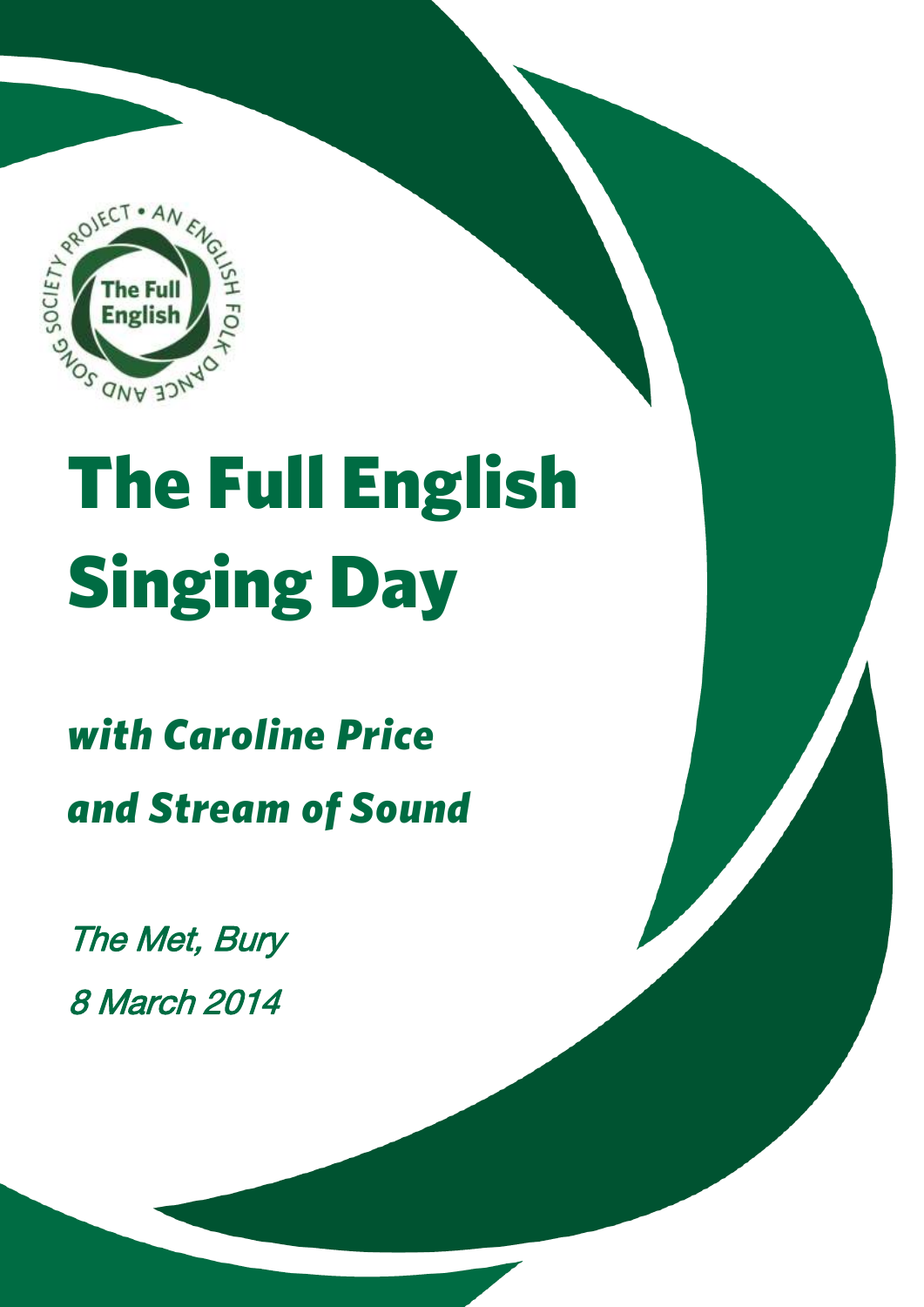

# **The Full English: A ground-breaking nationwide digital archive and learning project**

**"The Full English is possibly the most exciting and significant thing**  It is a hugely important moment and a massive gift to the nation." **Lee Hall, playwright and screenwriter (Billy Elliot, Pitman Painters, War Horse)** *Lee Hall, playwright and screenwriter (Billy Elliot, Pitman Painters, War Horse)*

### **Inspiring a new generation of folk music and dance lovers**

**The Full English is…** a national programme of workshops, lectures, training and community events in nine regions of England.

• Delivering creative projects with 18 schools – a mix of primary and secondary – demonstrating high quality practice in folk arts education with young people.

• Exploring the roots, development and social impact of English folk song and singers, with a focus on The Full English collections, through a series of Folk Song in England study days at venues across England.

• Engaging new people, particularly families, in folk activities through a series of free Family Days at venues across England.

• Encouraging community choirs, ensembles and groups to introduce folk related material into their repertoire through a series of free community performances at venues across England.

• Developing resources for teachers to use with their pupils, to ensure that they get the most from their involvement with the project, and to enable the activities to be disseminated to those who have not been directly involved.

• Delivering professional development training days for teachers, musicians, dancers and other educators to share expertise in engaging young people with folk arts through The Full English collections, at venues across England.

• Sharing The Full English ethos and its learnings through presentations and performances at a national conference on 25 June 2014 at Birmingham Town Hall. We will showcase the achievements of the participating schools.

### **The World's Community of The World's Largest The World's Largest The Community Community of English folk songs, tunes, dances and customs**

**The Full English is…** a digital archive containing more than 58,400 items from 12 of the country's most important folk music manuscript collections.

Browse and search online manuscripts of traditional song, music, dance, notebooks and letters, which could once only be accessed by visiting archives or in edited printed versions.

The Full English gives these remarkable materials back to the communities where they were originally collected.

Would you like to explore the traditional English folk songs, tunes and customs that were collected local to you, and around the world? Now you can; visit our online interactive map and let the search begin!

Delve into these rich collections as part of The Full English, wherever you are in the world:

Harry Albino | Lucy Broadwood | Clive Carey | Percy Grainger | Maud Karpeles | Frank Kidson | Thomas Fairman Ordish | Frank Sidgwick | Cecil Sharp | Ralph Vaughan Williams | Alfred Williams | Ella Mary Leather

They are accompanied by the collections from the following collectors made possible by earlier projects (Take 6) and partnerships (with Wren Music):

George Gardiner | Francis Collinson | Henry Hammond | Anne Gilchrist | Janet Blunt | George Butterworth | Sabine Baring Gould

### **www.vwml.org**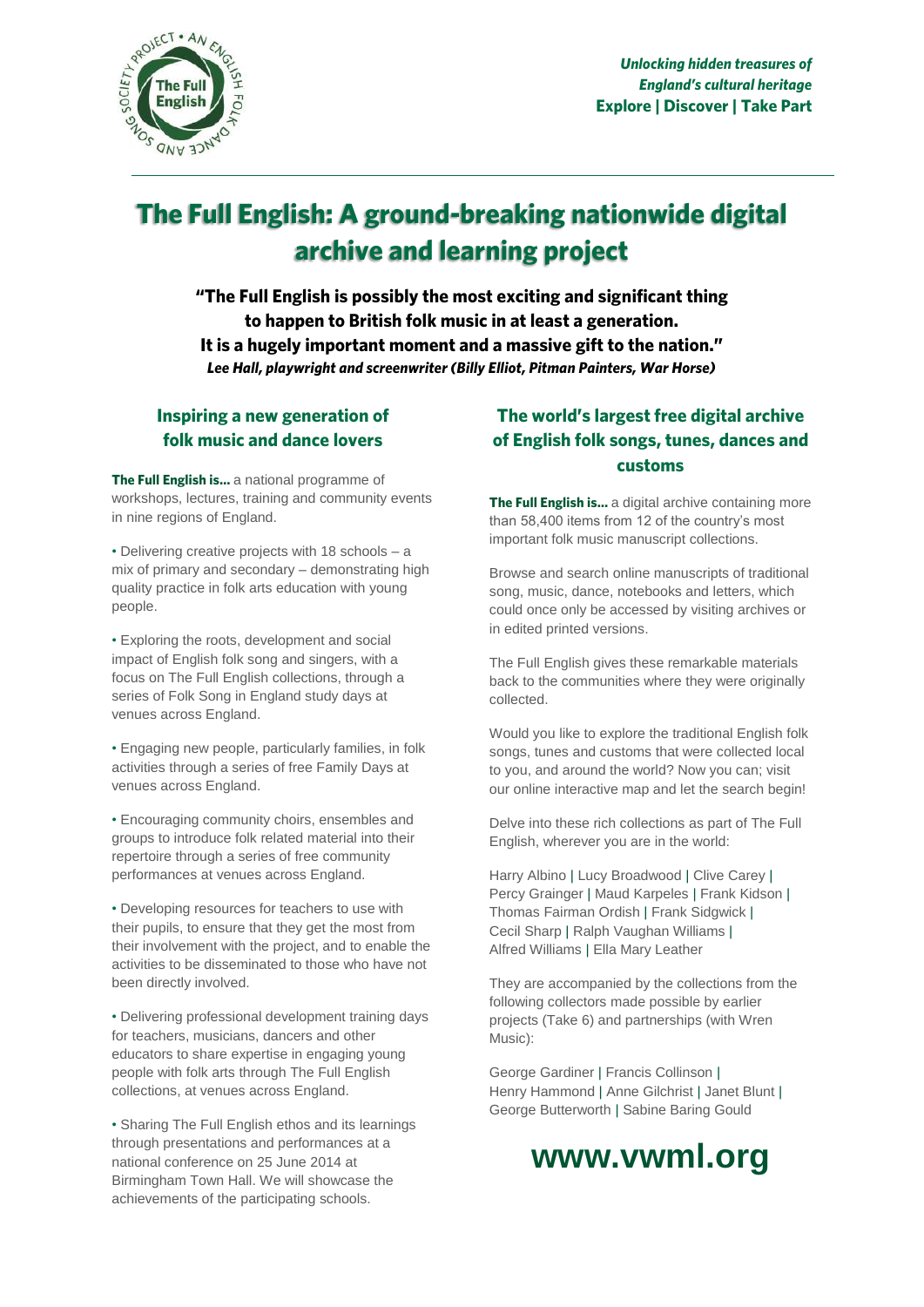

### **Contents** *Contents*

| The Factory Operatives Call On Humanity archive image 10 |  |
|----------------------------------------------------------|--|
|                                                          |  |
|                                                          |  |
|                                                          |  |
|                                                          |  |
|                                                          |  |
| <b>Collectors Information</b>                            |  |
|                                                          |  |
|                                                          |  |
|                                                          |  |





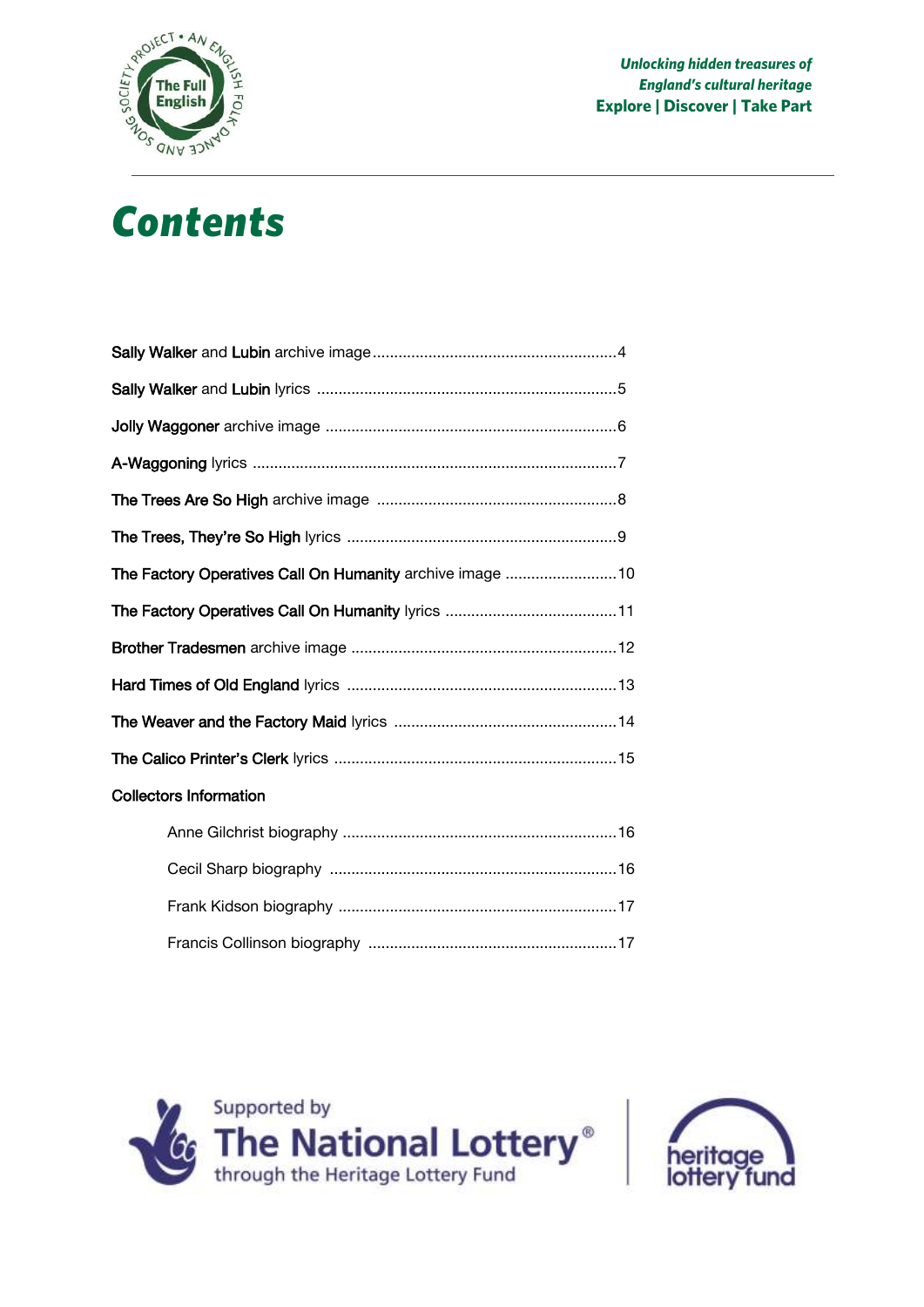

### Two children's songs collected by Anne Gilchrist in Manchester c1900

# Sally Walker <http://www.vwml.org/record/AGG/1/2/13>Roud No: 4509

| $\sqrt{\gamma^2}$           | Sally Walker                                                                              |                                                                   |  |
|-----------------------------|-------------------------------------------------------------------------------------------|-------------------------------------------------------------------|--|
| $1.2 \frac{1}{\frac{1}{2}}$ | 1. Rise, Sally Walther, Rise if you can, Rise up                                          |                                                                   |  |
|                             |                                                                                           | Sally and choose a young man Choose to the east                   |  |
|                             | I choose to the west Choose choose The pretty girl that you love best                     | Altrincham and<br>Whitweek Trips in my childhood                  |  |
|                             |                                                                                           |                                                                   |  |
|                             | 2. Now Sally's got manual I hope shall enjoy<br>Seven years after and seven years to come | Second ruse, to same ture, from<br>hay Anne Hartley. May 1st 1900 |  |
|                             | Tray young comple, his and have done.                                                     |                                                                   |  |
|                             |                                                                                           |                                                                   |  |

Lubin<br>**Lubin** <http://www.vwml.org/record/AGG/1/2/13>Roud Number: 5032

 $21$ Lubin. Here we dance Lubin, Lubin, Here we dance Lubin light; Here we dance Lubin, Lubin, every Satur. day might  $50000$ Put your right hand in; Put your right hand out Shake it a lit tlesse and shake it a lit tle and then turn round a bout. 2. Put your left hand in. 3 Put your right foot. 4 Lieft foot. 5 Rightear. 6. Lieft ear. 7 Noses. and song societ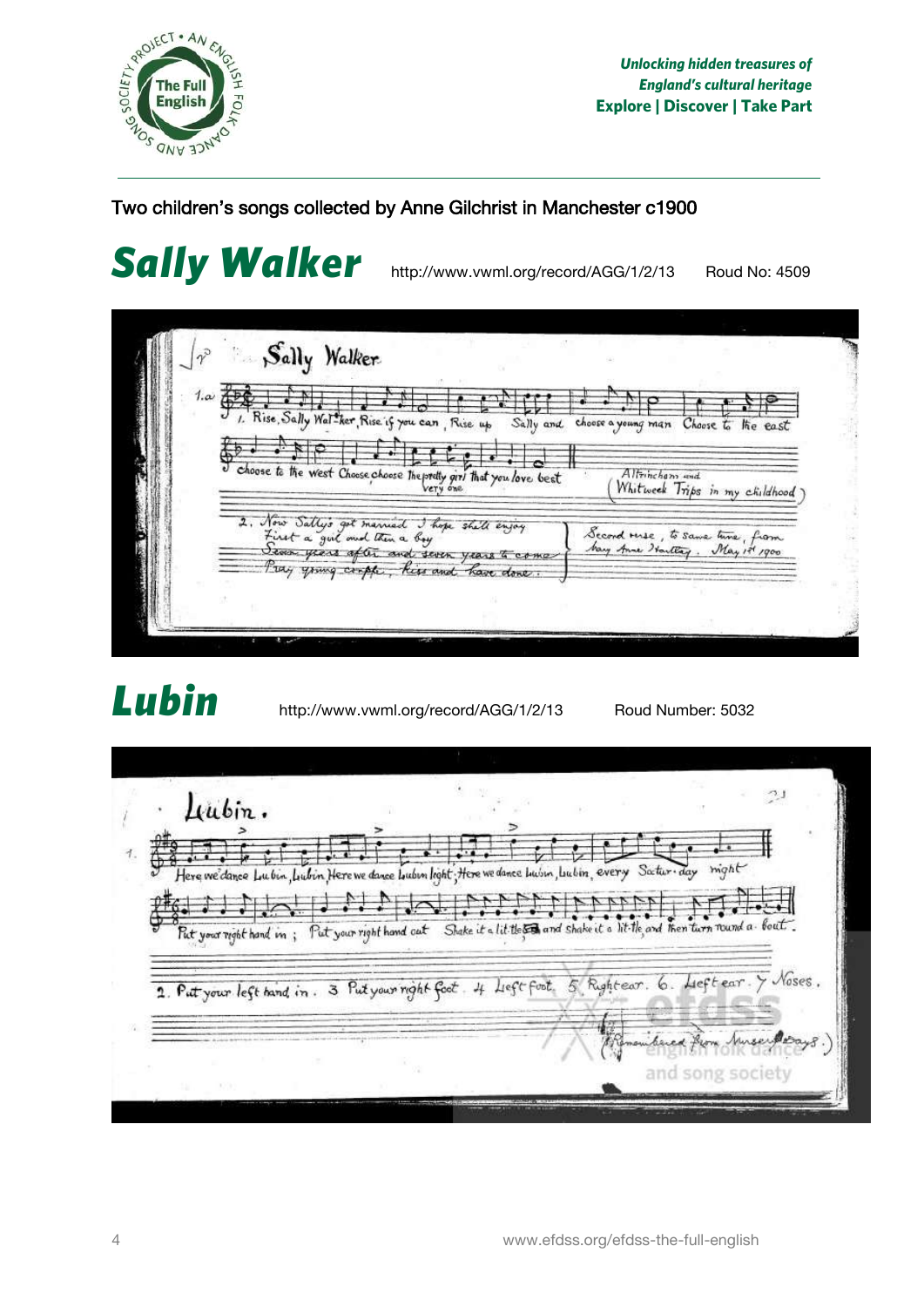



Rise, Sally Walker, rise if you can. Rise up Sally and choose a young man. Choose to the East, choose to the West, Choose, choose the very one that you love best.

### Lubin *Lubin*

Here we dance lubin, lubin, Here we dance lubin light. Here we dance lubin, lubin Every Saturday night.

Put your right hand in, Put your right hand out. Shake it a little and shake it a little And then turn round about.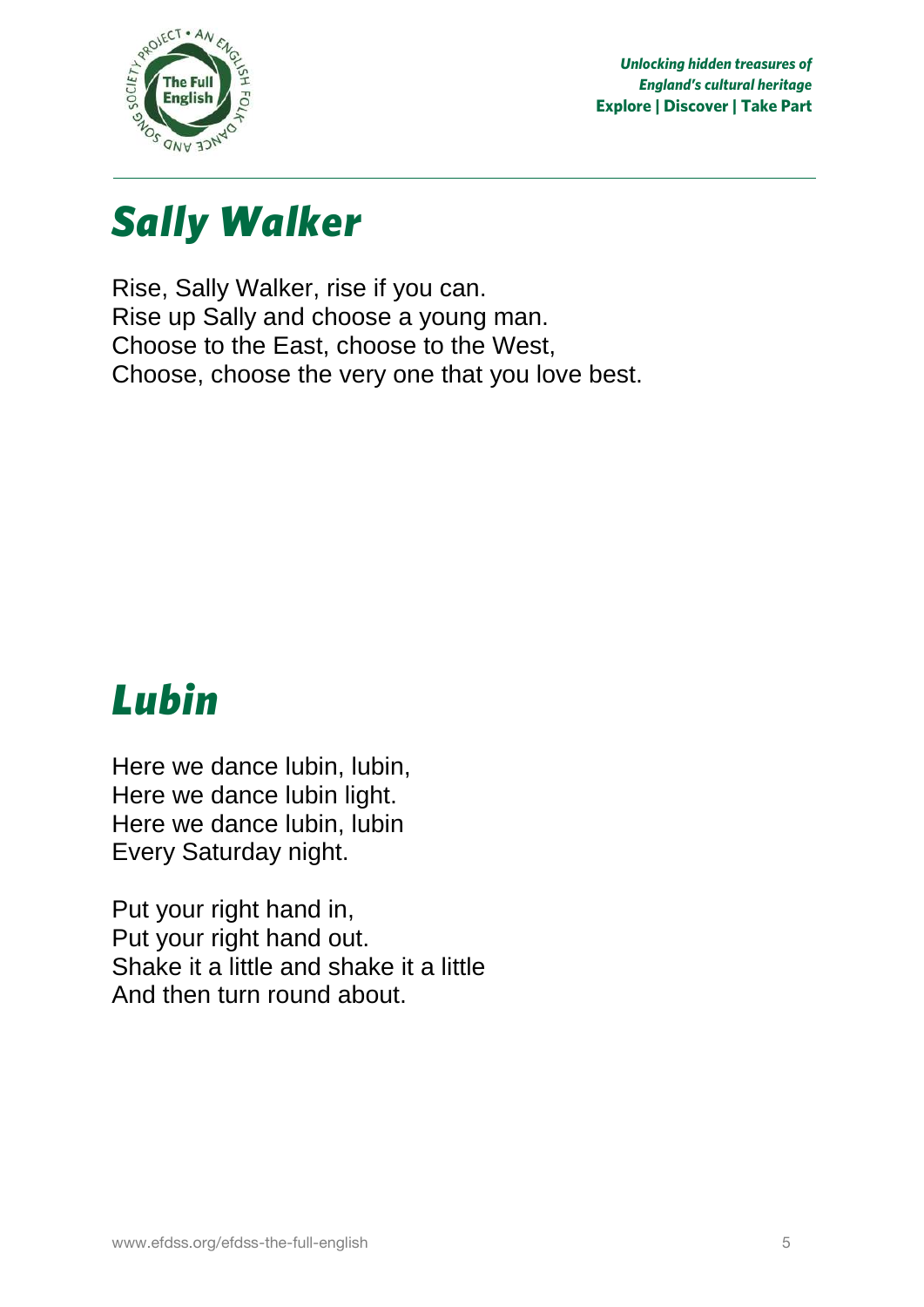

*Jolly Waggoner* Collected by Cecil Sharp from John Thornber, Burnley in 1914

http://www.vwml.org/record/CJS2/10/3069 Roud number: 1088

Tolly Waymer . W. Yola Thomber at Realy H i i i lo<br>many aux the "house stupe that I did conder 90" signing  $\begin{bmatrix} 1 & 1 & 1 & 1 \\ 0 & 1 & 1 & 1 \end{bmatrix}$  of the same of the first of the summer that by as able joby nayones do any It is a cold a stormy night and I'm wet & bething I'll hear it with contentment tell fact to the Lone and then I'dl Fit a - driveing with the Tandlow a This friend. 3. New Sprugtum or a coming to hat pleasure methods see Photomate hills are a survive on any sum her The flock how i the theoder accounty meeting 4. Trow Michaelme & coming what pleasure wethalfline with make the great fly my boy. This disf before the news The sum had that the his tan model hear his time efdss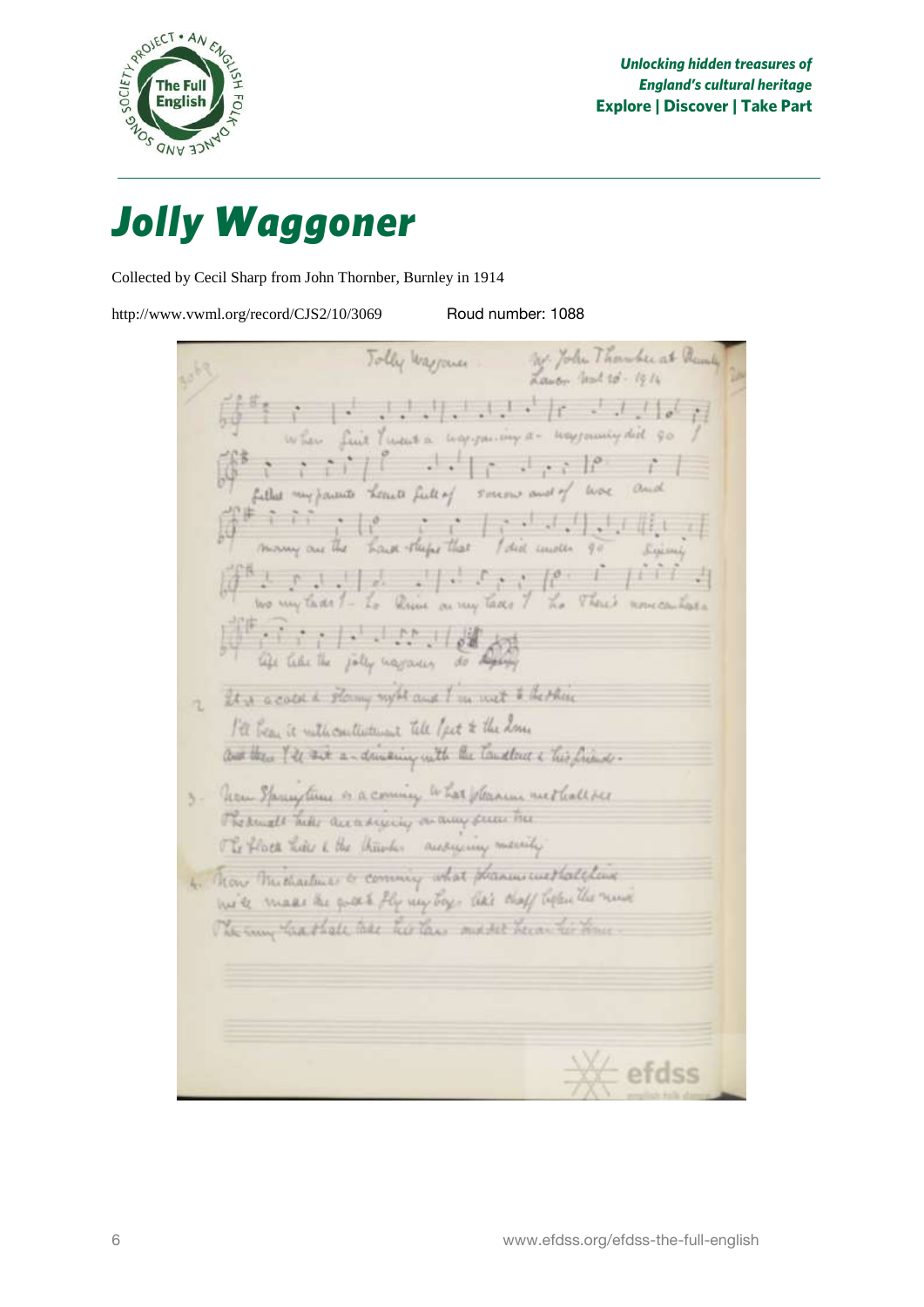



When first I went a-waggoning, a waggoning did go, I filled my parents' hearts full of sorrow and of woe. And many were the hardships that I did undergo,

*Singing whoa, my lads, sing whoa! Drive on, my lads, i-o! There's none can lead a life like the jolly wagoners do.*

It's a cold and stormy night, my lads, and I'm wet to the skin. I'll bear it with contentment, till I get to the inn. And there I'll sit a-drinking with the landlord and his kin,

*Singing whoa, my lads, sing whoa! Drive on, my lads, i-o! There's none can lead a life like the jolly wagoners do.*

Now springtime is a-coming, and what pleasures we shall see! The small birds are a-singing on every greenwood tree. The blackbirds and the thrushes are whistling merrily,

*Singing whoa, my lads, sing whoa! Drive on, my lads, i-o! There's none can lead a life like the jolly wagoners do.*

Now Michaelmas is coming on, what pleasures we shall find! We'll make the gold to fly, my boys, like chaff before the wind. Then every lad shall take his lass and sit her on his knee,

*Singing whoa, my lads, sing whoa! Drive on, my lads, i-o! There's none can lead a life like the jolly wagoners do.*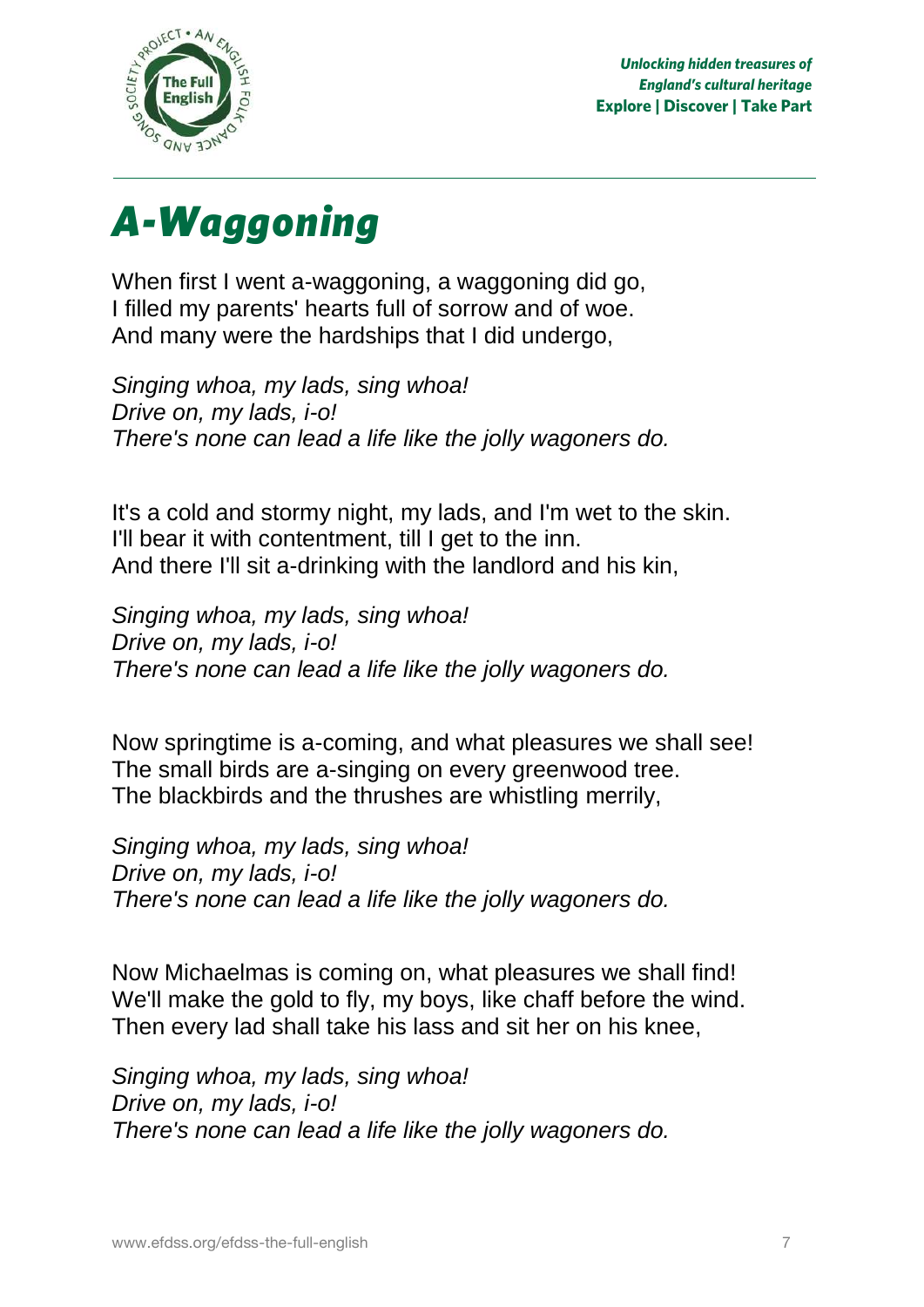

*The Trees are So High* Collected by Anne Gilchrist From Mr Whitehead of Tunstall in 1909

http://www.vwml.org/record/AGG/3/63b

Roud number: 31

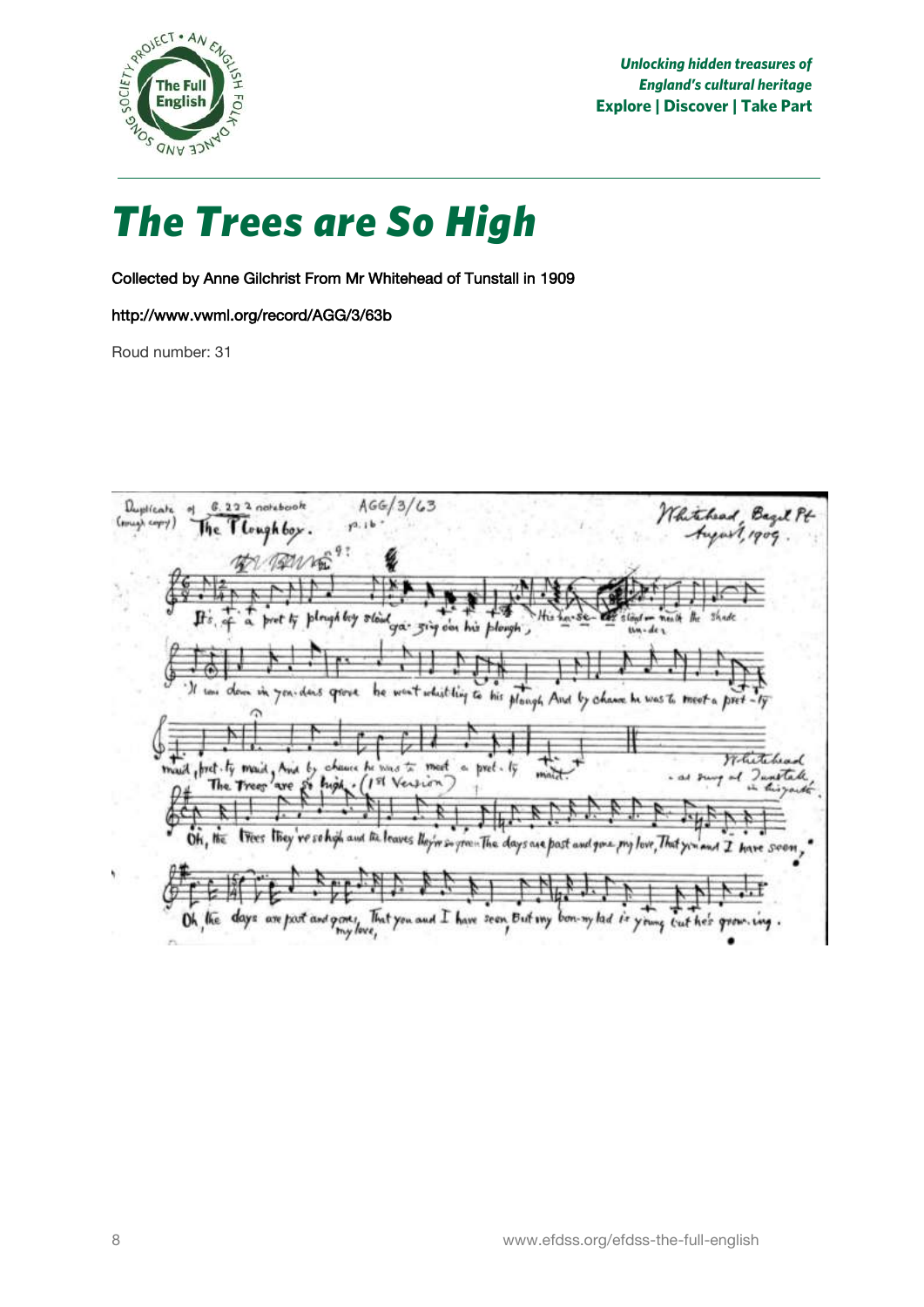

*The Trees, They're So High* The trees, they're so high, and the leaves, they're so green. The days are past and gone, my love, that you and I have seen. It's a *cold* winter's night that you and I must lie alone, For my bonnie lad is young, but he's growing.

O father, dear father you've done me great wrong, You've tied me to a boy when you know he is too young. O *daughter*, dearest daughter, if you wait a little while, Then a lady you shall be while he's growing.

O, I'll send your love to college all for a year or two, And then perhaps in time, my dear, the boy will do for you. And we'll *tie* blue ribbons all around his bonnie waist, All to let the ladies know that he's married.

One day when I was looking o'er my father's castle wall, Four and twenty young men were playing bat and ball. And my *own* true love amongst them was the flower of them all. For my bonnie lad is young, but he's growing.

At the age of sixteen, well he was a married man, And at the age of seventeen the father of a son. And *at* the age of eighteen, the grass grew o'er him green: For death had put an end to his growing.

The trees, they're so high, and the leaves, they're so green. The days are past and gone, my love, that you and I have seen. It's a *cold* winter's night that you and I must lie alone, For my bonnie son is young, but he's growing.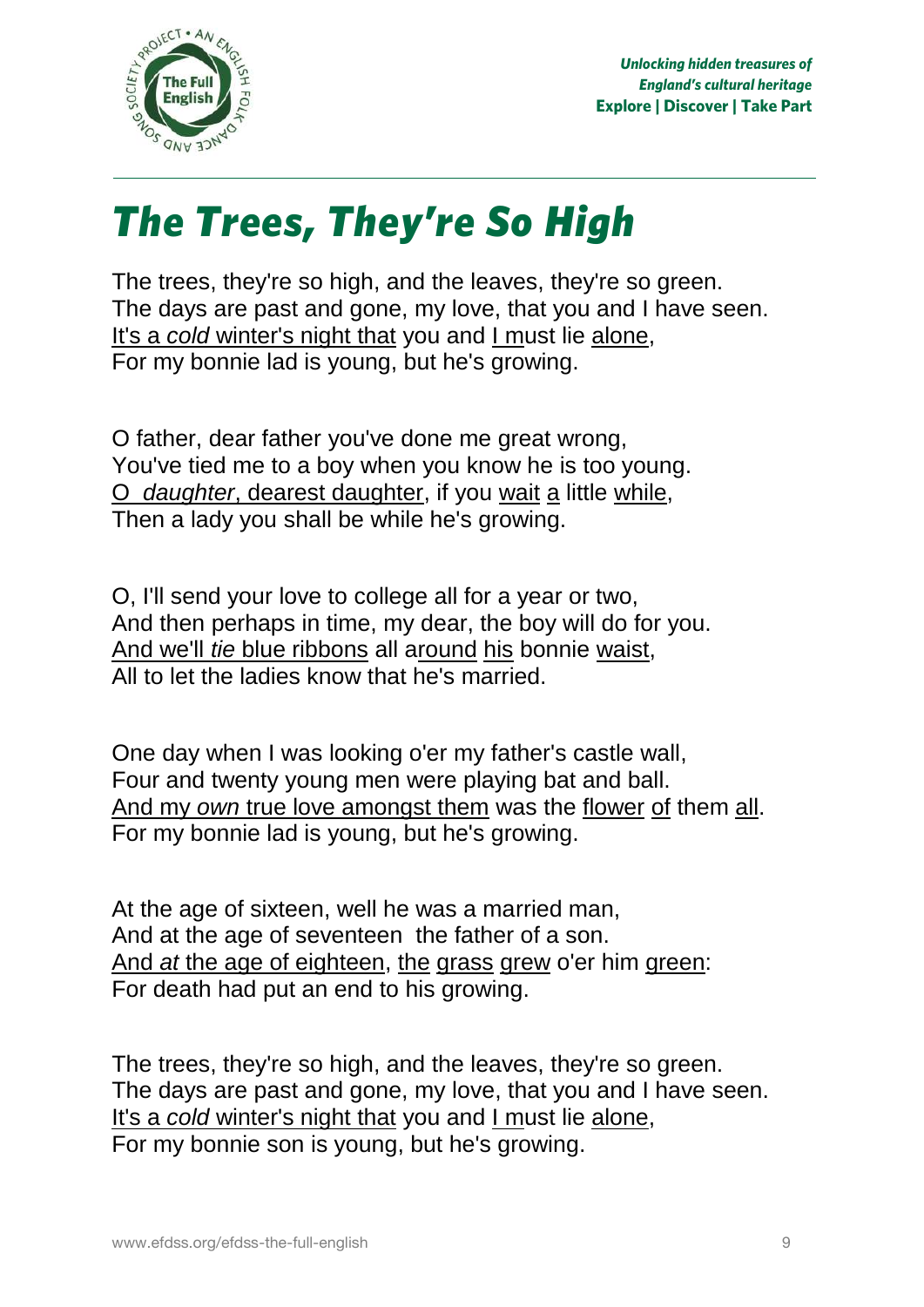

# *The Factory Operatives Call on*

*Humanity* A broadside from the collection of Frank Kidson

http://www.vwml.org/record/FK/18/82/2 Roud number: v16539

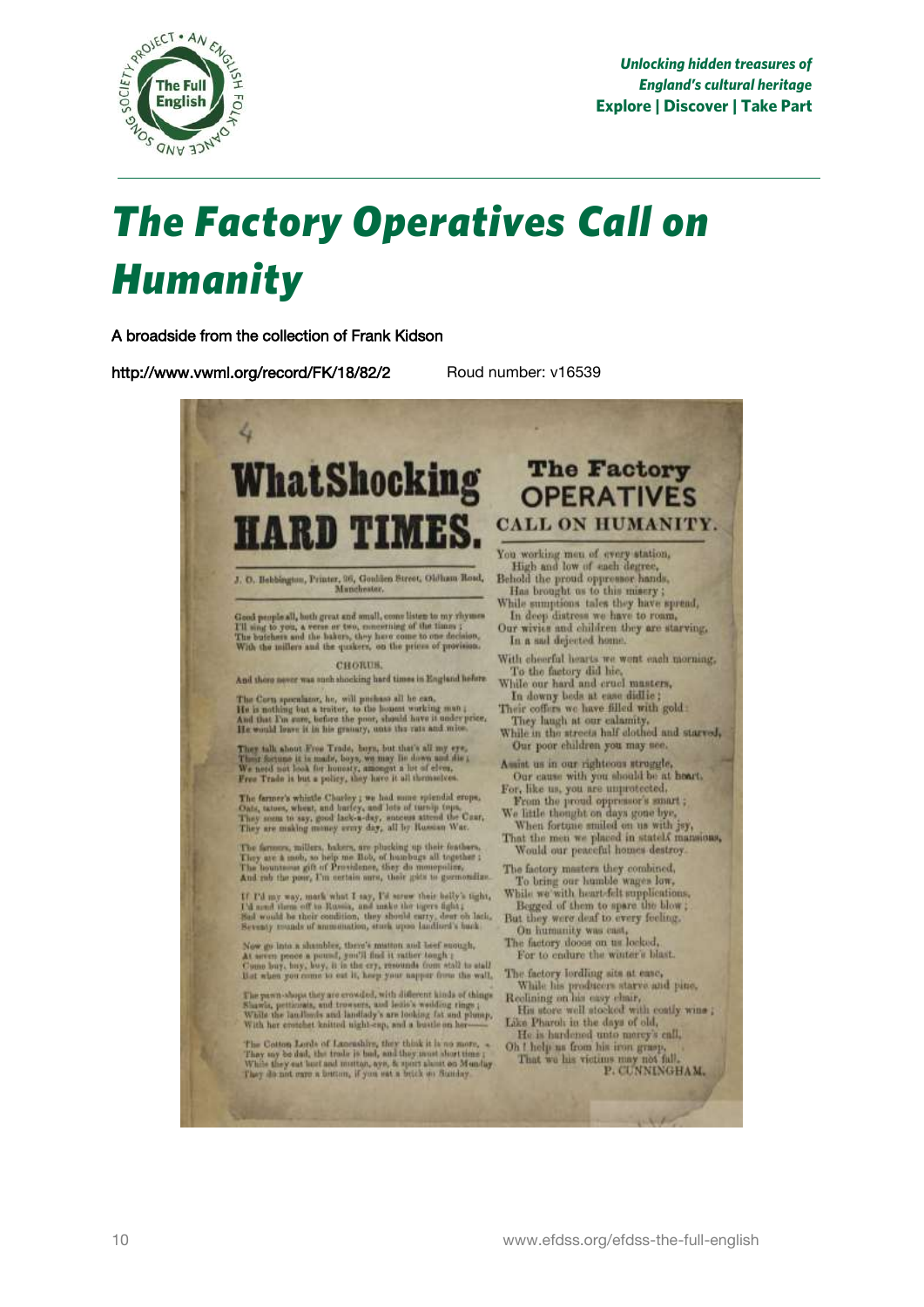

### *The Factory Operatives Call on Humanity*

1. You working men of every station, High and low, of each degree, Behold, the proud oppressor's hand Has brought us to this misery. While sumptuous tables they have spread, In deep distress we have to roam. Our wives and children, they are starving In a sad dejected home.

2. With cheerful hearts we went each morning, To the factory did hie, The while, our hard and cruel masters In their downy beds did lie. Their coffers we have filled with gold, They laugh at our calamity: While in the streets, half clothed and starved, Our little children you may see.

3. Assist us in our righteous struggle Our cause should be close to your heart. For like us, you are unprotected From the proud oppressor's smart. We little thought, in days gone by, When fortune smiled on us with joy That men we placed in stately mansions Would our peaceful homes destroy.

4. The factory masters joined together For to bring our wages low, While we, with heart-felt supplications Begged of them to spare the blow. But they were deaf to every care That on humanity was cast: The factory doors were locked against us, To endure the winters' blast.

5. The factory lordling sits so easy: While us workers starve and pine: Reclining on his easy chair, His stores well-stocked with costly wine. Like Pharaoah in the days of old, He's hardened unto mercy's call. O free us from his iron grasp, That we his victims may not fall.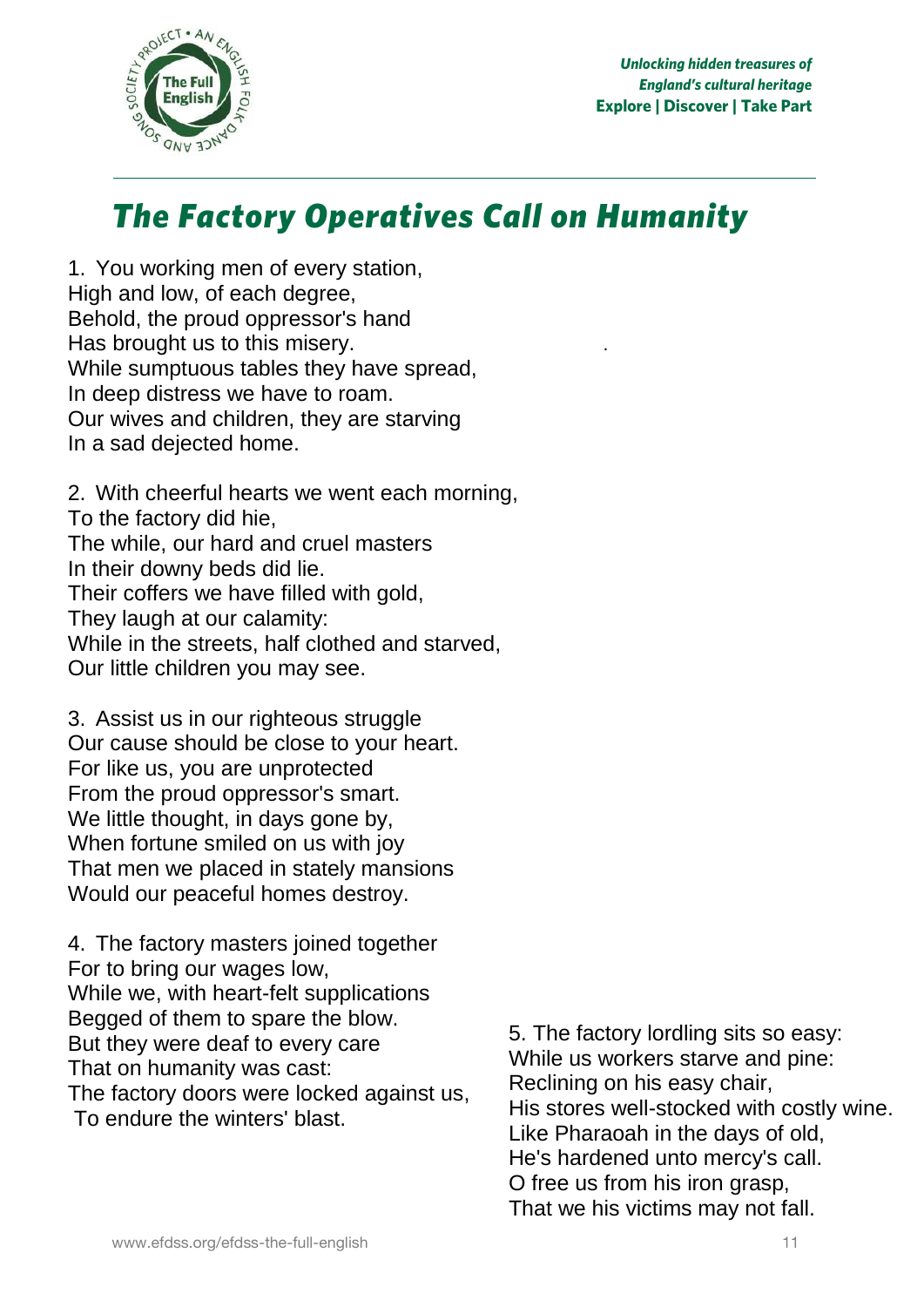

### **Brother Tradesmen**

*Brother Tradesmen* Collected by Francis Collinson from James Copper, Rottingdean in 1949

http://www.vwml.org/record/COL/6/25 Roud number: 1206

James Coffer 1969 Brother Tradeomen. rl  $b$ -elle-en Trader that trop A ä tell me where the trade is all mil time I have trav. elled and and its  $cm Ann!$ oh the hard times of  $6d$ In old  $\ln$  $\cdot$ Kand . el-and times ve- mihard 2. Provisions you long at the one true we as neoney there have there man and his T. W  $\overline{a}$  $\sim$ hard times of  $\rho$  dbs  $\frac{1}{2}$ old  $44.4$ 7b twa ħп you and 5 and  $\overline{\mathcal{N}}$ you there with  $0a$ hu a ine, times tia poor tradeomen a well 400  $m \sim$  $\overline{f}$ or till moth  $400$  $5ve$  $\overline{\tau}$ 1 95  $\overline{ab}$ th he 1 trines ete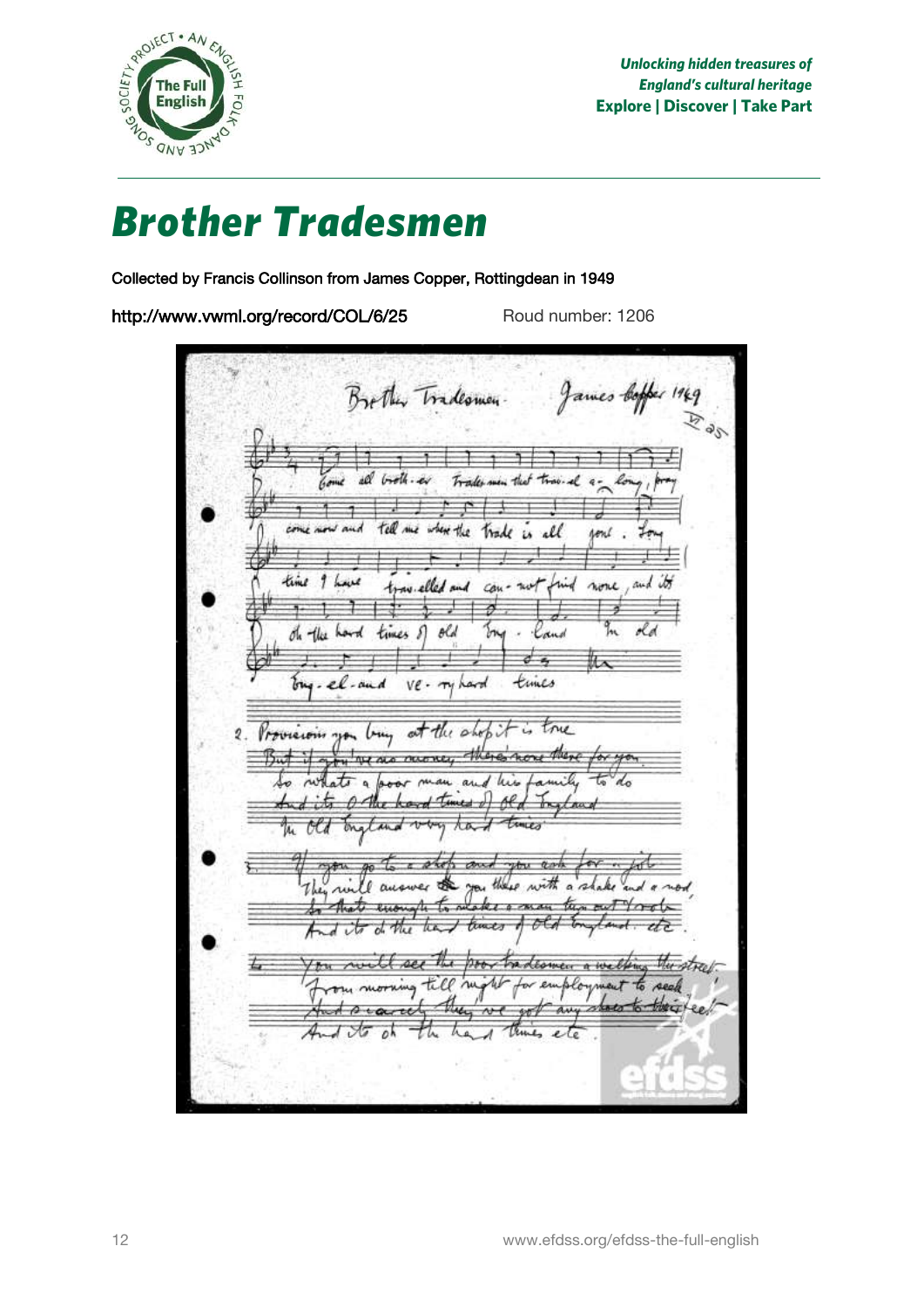

# **Hard Times of Old England** Roud no 1206

### Collected by Peter Kennedy from the Copper Family of Rottingdean, Sussex in 1964

Come all brother tradesmen that travel alone, Oh pray, come and tell me where the trade has all gone? *Long time I have travelled and cannot find none.* And it's oh, the hard times of old England, In old Engerland very hard times.

Now provisions you buy at the shop it is true, But if you've no money, there's none there for you. *So what's a poor man and his family to do?* And it's oh, the hard times of old England, In old Engerland very hard times.

If you go to a shop and you ask for a job, They just answer you there with a shake and a nod. *'Twill make every poor man to turn out and rob!* And it's oh, the hard times of old England, In old Engerland very hard times.

You see the poor tradesmen a-walking the street From morning to night, some employment to seek. *And scarcely they have any shoes to their feet.* And it's oh, the hard times of old England, In old Engerland very hard times.

Our soldiers and sailors have just come from war, They've fought for their King and their country for sure. *Come home to be starved, should have stayed where they were.* And it's oh, the hard times of old England, In old Engerland very hard times.

So now to conclude and to finish our song, Let's hope that these hard times they will not last long. Then we'll have occasion to alter our song, And sing, Oh, the good times of old England, In old Engerland very good times!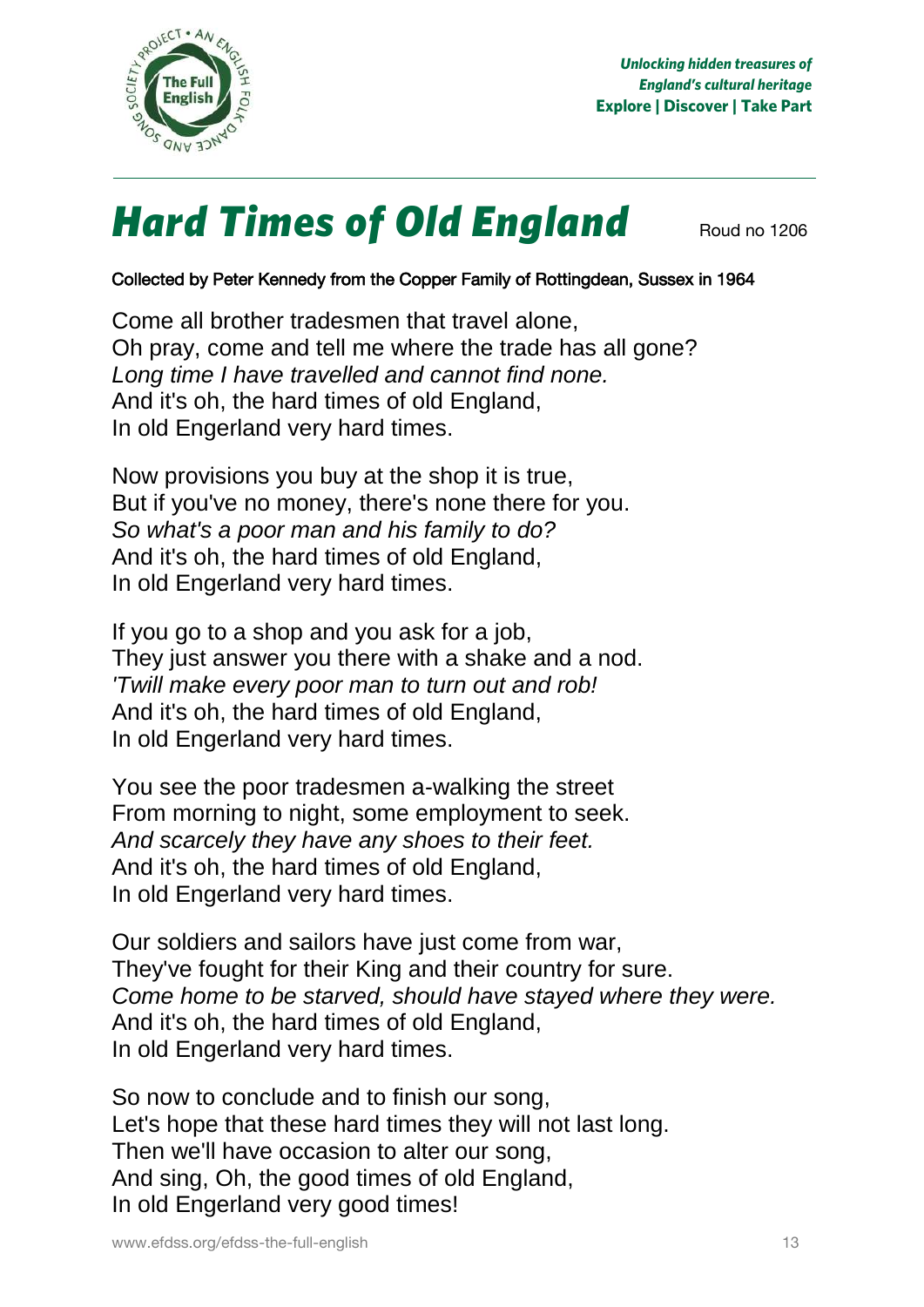

# **The Weaver and the Factory Maid**<br>Collected by A L Lloyd from William Oliver in Widnes, 1951 **Roud no 1771**

Collected by A L Lloyd from William Oliver in Widnes, 1951 [Note: this song isn't in The Full English collection]

I am a hand-weaver to my trade, I fell in love with a factory maid, And if I could but her favour win, I'd stand beside her and weave by steam.

My mother to me so scornful said: How could you fancy a factory maid, When you could have girls so fine and gay, And all dressed up like the Queen of May?

As for your fine girls, oh, I don't care! If I could only enjoy my dear I'd stand in factory the lifelong day, And she and I'd beat our shuttles in play.

I went up to my love's bedroom door, Where I had oftentimes been before: I couldn't speak, nor could yet get in The pleasant bed that my love lay in.

How can you say it's a pleasant bed When naught lies there but a factory maid? A factory maiden although she be, Blessed is the man that will enjoy she.

Where are the girls? I will tell you plain. The girls have all gone to weave by steam, And if you'd find them, then rise at dawn, And trudge to mill in the early morn.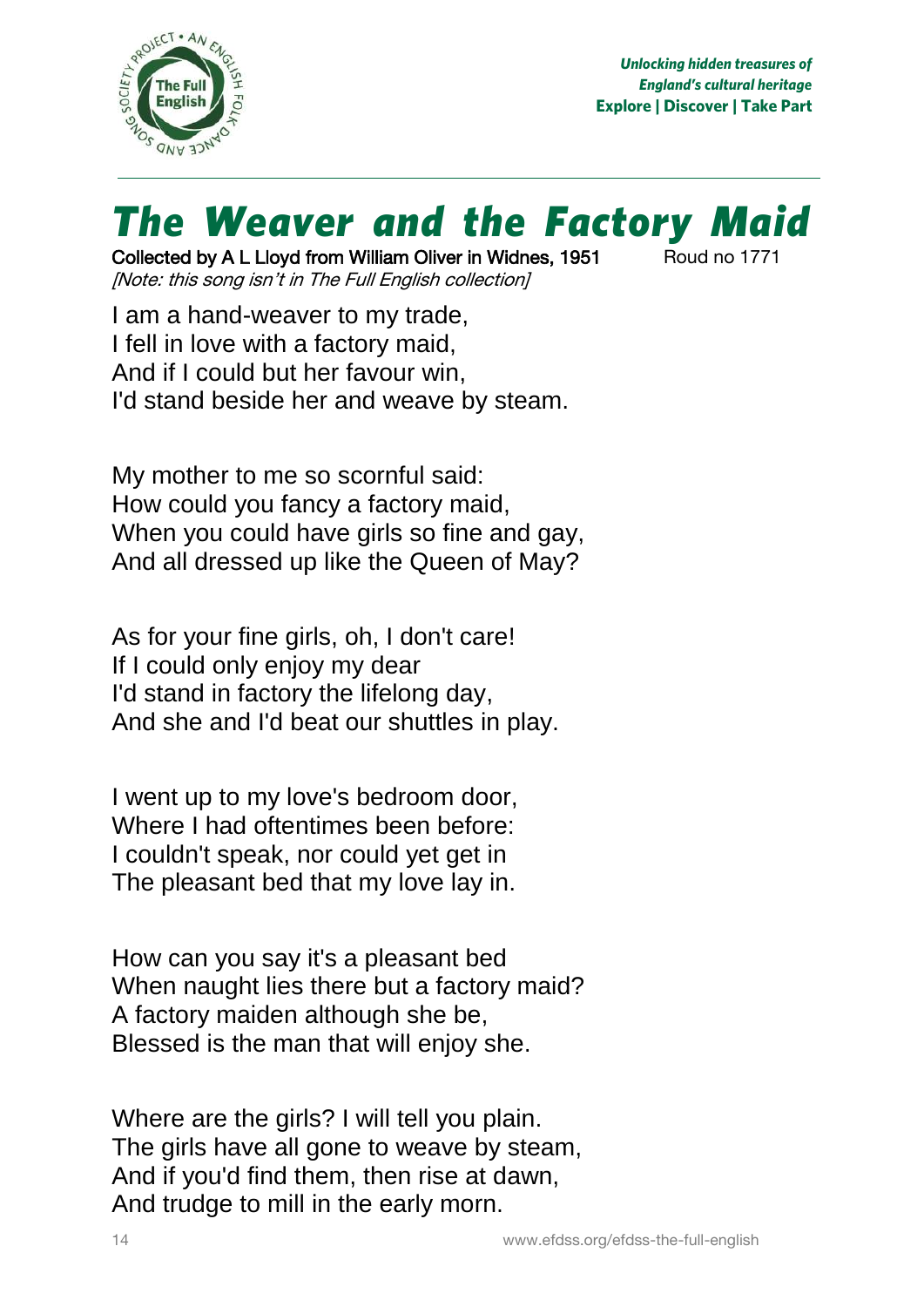

# *The Calico Printer's Clerk*

From a broadside ballad: words by Harry Clifton, tune by Dave Mason Roud no 13210 *[Note: this song isn't in The Full English collection]* 

In Manchester, that city of cotton twist and twill, Lived the subject of my song, the cause of all my ill. She was handsome, young and twenty, her eyes were azure blue: Admirers she had plenty, and her name was Dorothy Drew.

Chorus: *She was very fond of dancing, but allow me to remark That one fine day she danced away with the calico printer's clerk.*

At a private ball I met her in eighteen sixty-three: I never will forget her, though she proved unkind to me. I was dressed in the pink of fashion, my lavender gloves were new, And I danced the Valse Circassian, with the charming Dorothy Drew.

We schottisched and we polkad to the strains the band did play; We waltzed and we mazurkad till she waltzed my heart away. I whispered in this manner, as around the room we flew

A-doing the Varsovianna: "Oh, I love you, Dorothy Drew."

For months and months, attention unto her I did pay Till, with her condescension, she led me quite astray. The money I expended, I'm ashamed to tell to you: I'll inform you how it ended with myself and Dorothy Drew.

I received an intimation she a visit meant to pay Unto some dear relation who lived some miles away. In a month she'd be returning, I must bid a short adieu, But love in me was burning for deceitful Dorothy Drew.

At nine o'clock next morning to breakfast I sat down - The smile my face adorning, well, it soon changed to a frown. For in the morning papers, a paragraph met my view That Jones, the calico printer's clerk, had married Dorothy Drew!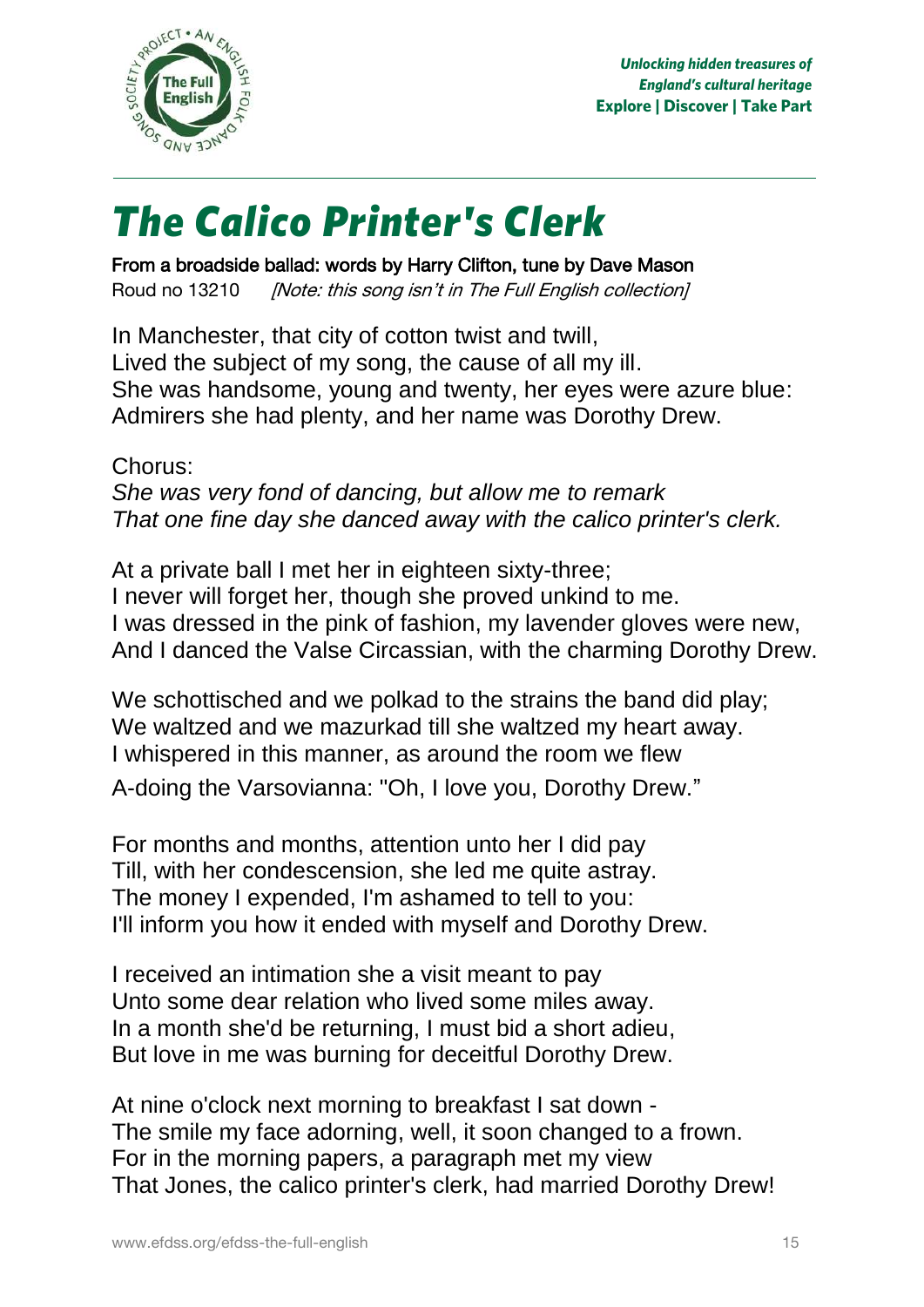

### **Anne Geddes Gilchrist OBE** *FSA (1863-1954) FSA (1863-1954)*

Anne Geddes Gilchrist dedicated much of her life to collecting and studying folk music in England, specialising in songs and tunes from her native county of Lancashire. Known mainly to folklorists of her time for her supporting role in England's Folk-Song Society, she was one of several independentminded women active in folk music's so-called First Revival between 1880 and 1914.

Exposed to folk songs through her parents' singing, Gilchrist was also fond of church hymns and the singing games she learned as a child at her grandfather's house in Cheshire during Christmas visits. Between 1898 and 1909 she amassed a considerable number of ballads, carols, street cries, nursery songs, hymns, and dance tunes, among other types of folk music. She was especially proud of the shanties and sea songs she noted from an old sailor in Southport (the first published in the Folk-Song Society's *Journal*) and the seasonal Lancashire rush-cart and pace-egging songs.

Gilchrist received many awards and honours during her lifetime, in recognition of her selfless contributions to folk music. She received many commendations from the Society at annual meetings and the Editorial Board dedicated the 1951 issue of the *Journal* to her. Three honours of which she was especially proud were the Gold Badge of the English Folk Dance and Song Society (EFDSS), a Fellowship in the Society of Antiquaries, and the Order of the British Empire (OBE).

After Gilchrist died, her executor sent her papers to the Vaughan Williams Memorial Library (VWML). The collection includes not only the songs and tunes she gathered, but also her correspondence, the texts of her lectures and articles, and miscellaneous items ranging from poems to an old valentine.

## *Cecil James Sharp (1859-1924)*



Cecil James Sharp was born in November 1859 in Denmark Hill, South London, the son of James Sharp, a slate merchant.

On Boxing Day 1899, Sharp was staying with his mother-in-law in Oxford and happened to see the Headington Quarry Morris Men performing a set of five dances. He was fascinated and called back their musician, William Kimber, to notate the tunes and later arrange them, although at this point with seemingly little idea of what to do with them. However, by 1901 he had joined the Folk-Song Society (formed in 1898) and a year later had published A Book of British Song, which included many traditional songs and demonstrated his growing interest in folk music and the uses to which it could be put.

When in 1903 Sharp 'discovered' folk songs in Somerset, he saw its potential for educational use and general publication. Back in London he prepared lectures and attracted much coverage in newspaper articles. Indeed, by 1907 his seminal English Folk-Song: Some Conclusions was published, thus establishing him the foremost expert in the field.

Although a relative latecomer to the folk revival, Cecil Sharp became the most high profile and certainly most prolific folk music and dance collector of his contemporaries. He noted down 4,977 tunes in all, including nearly 3,000 songs from England and over 1,500 on his four collecting trips to the Appalachian Mountains in the USA (1915-18).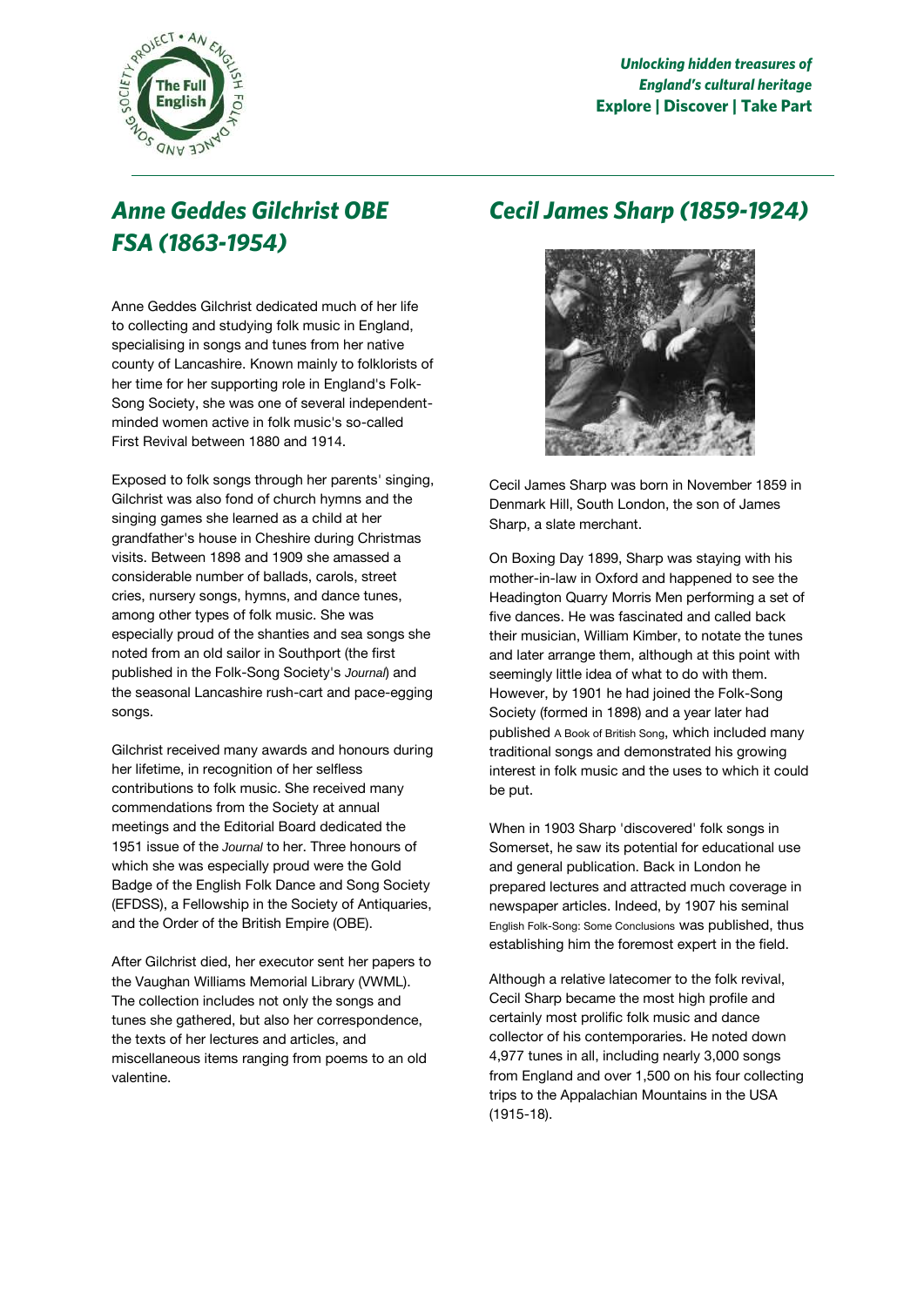

### **Frank Kidson (1855-1926)** *Frank Kidson (1855-1926)*



Writer and antiquary, Frank Kidson was born on 15 November 1855 in Leeds. From his mother's singing of traditional songs Kidson received an early introduction to a subject in which from the mid-1870s he took an increasing interest. As early as March 1886 he listed in his collection ballad operas, instrumental music, songsters, garlands, tune and song books, and a hefty batch of street ballads.

Primed by such materials and further research in other libraries, Kidson embarked on a series of articles for the *Leeds Mercury*, starting in 1886, dealing with the antecedents of a wide range of songs. These were the first of many such pieces, on both song and dance, traditional and composed, printed and oral, which he contributed to newspapers and periodicals. He supplied 365 more for *Grove's Dictionary of Music and Musicians* (2nd edn, 1904-1910); and his formidable skill in unravelling a song's pedigree caused his friends to dub him 'the musical Sherlock Holmes'.

As well as working from printed and written sources Kidson realised the importance of oral tradition. He sought informants mainly among relatives, servants, workpeople, and street performers.

Kidson died on 7 November 1926 at his home in Chapeltown, Leeds. His native city turned down the opportunity of acquiring his enormous and priceless collection of books and manuscripts, scores and ballads, the bulk of it eventually going to the Mitchell Library, Glasgow. The Kidson folk song manuscripts reside at [Mitchell Library](http://www.glasgowlife.org.uk/libraries/the-mitchell-library/Pages/home.aspx), Glasgow. They cover the period 1886 to 1920s and the principal geographical coverage is Yorkshire.

### *Francis James Montgomery Collinson (1898-1984)*

A musical director and musicologist, Francis James Montgomery Collinson was born on 20 January 1898 at Coates House, Manor Place, Edinburgh, the third of five children of Thomas Henry Collinson (1858-1928), organist at St Mary's Episcopal Cathedral, Edinburgh, and his wife, Annie Wyness Scott (d. 1939).

In 1941 Collinson took charge of the BBC's Country Magazine programmes. These programmes, many of them outside broadcasts, involved Collinson in the study, collection and arrangement of folk-songs throughout Britain, Bob and James Copper from Sussex and Harry Cox from Norfolk being three of his 'finds'. He not only published these arrangements in a series with Francis Dillon from 1946 onwards but also issued three unique 78 r.p.m. recordings of folk songs in the Gramophone Company's Plum Label series.

In 1951, Edinburgh University established the School of Scottish Studies and Collinson was invited back as the first musical research fellow, concentrating on the collection, study, and transcription of traditional song in both Scottish and Gaelic. In 1966 he made his name in the field of traditional music with his comprehensive and scholarly book The Traditional and National Music of Scotland. Thereafter, under the editorship of the great Gaelic folklorist John Lorne Campbell (1906- 1996) he brought out three volumes of Hebridean Folksongs (1969, 1977, and 1981), presenting to the world genuine Gaelic traditional song. During this period he also produced The Bagpipe: The History of a Musical Instrument (1975).

Collinson died on 21 December 1984 in Peel Hospital, Galashiels, and was buried in Mortlach Church, Dufftown, Banffshire, on the 28 December. His manuscripts of music collected from English sources, principally in the southern counties, reside with the Vaughan Williams Memorial Library (VWML).